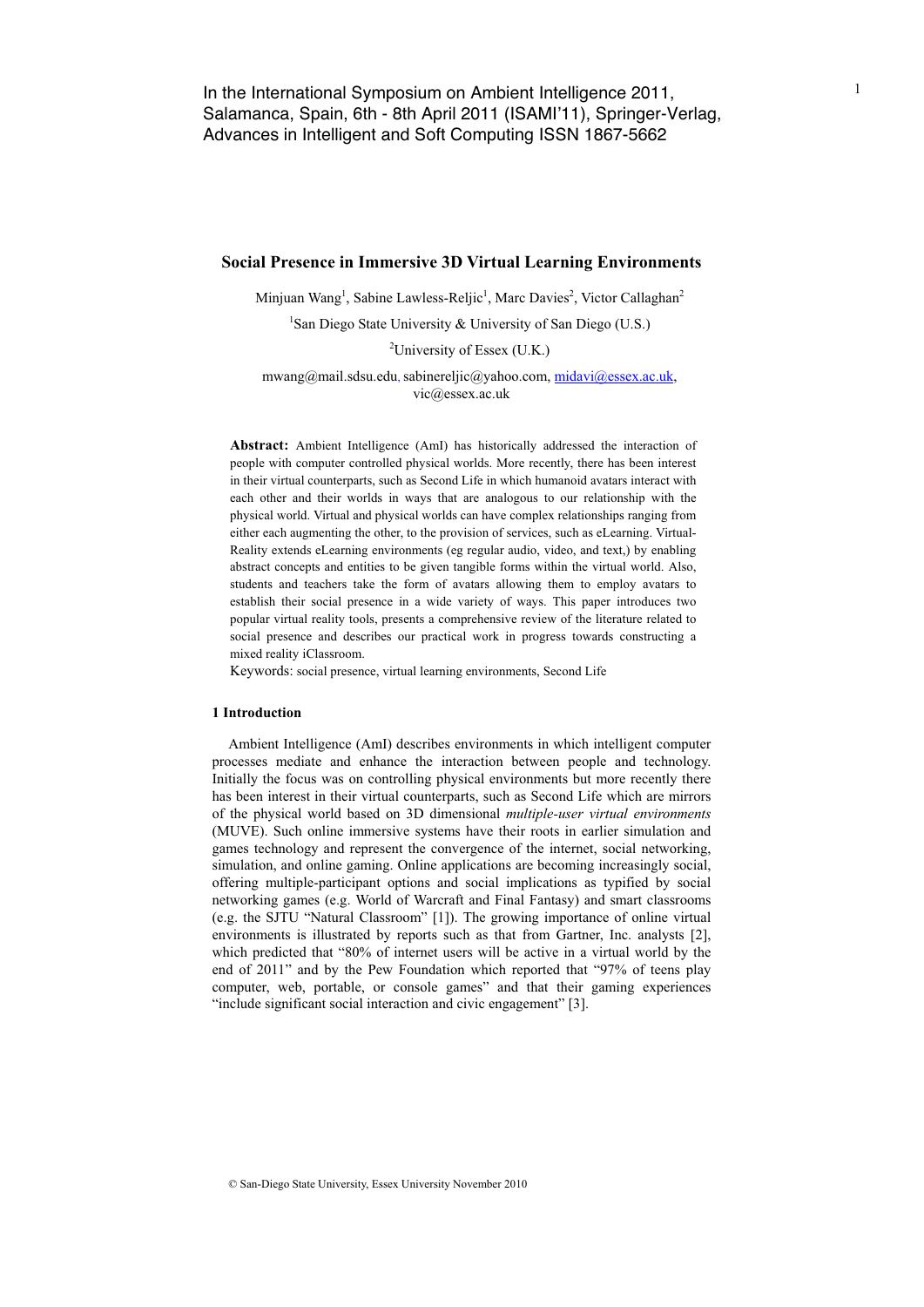Another trend in virtual worlds is to provide more intelligent and engaging characters and environments together with more social iteration and an increase in user-generated content, effectively strengthening the users' sense of ownership and belonging in the environment [4].

### **2. The Technological Tools - Virtual Environments**

In our work we use Second Life, and its derivative, RealXtend, as our virtual environment. However, these were not the first 3D social virtual worlds to be launched. Active Worlds came online in 1997 and quickly developed Active Worlds Educational Universe (AWEDU) to support its growing educational community. More recently, with the arrival of free open-source virtual world construction toolkits such as RealXtend, Unity 3D, Open Cobalt, OpenSim, Wonderland and Metaplace there is a growing number of virtual worlds that have been developed by individuals. In this paper we focus on Second Life and RealXtend (derived from Second Life), that we will introduce in the following sections.

#### **2.1 Second Life**

Second Life® (SL), launched in 2003, is a three-dimensional virtual world which, as of July 2009, had about 19 million users. The SL platform can be regarded as a merger of social networking tools (eg MySpace and Facebook) and online massively multi-player video games technology (eg Neverwinter Nights, the first truly graphical multi-user role-playing games introduced in 1991 or EverQuest, released in 1999, and credited for introducing massively multiple-user online role-playing games mainstream to the West).

Second Life was created using the Linden Scripting Language (LSL), a scripting language similar to C. In January 2007, Linden Lab opened the source code to its client software, which runs on Windows, Mac OS X, and Linux. It is this client that users download on their PC to log into the virtual world of SL (for system requirements, see http://secondlife.com/support/system-requirements). SL exists on server farms which use Intel and Advanced Micro Devices computers located in geographically distributed facilities in the USA. Linden Lab' servers run Debian Linux and the MySQL database.

SL is a simulation based on physical metaphors of virtual worlds on virtual lands (geographic areas). Each geographic area represents a 256x256 meter region which runs as a single instantiation of a software process, called a simulator or "sim.. As the user's avatar moves through the world, it is handled off from one simulator process to another. When users buy or rent virtual lands in SL, they are indeed leasing software resource on a server.

Although used as a game by some users, SL was not built as a game platform, rather as a social interaction environment. SL, like Active Worlds and China's HiPiHi, is a socially-driven system. Although some scholars may disagree, Meadows has argued that users enter a completely metaphor-free environment in which rules are emergent and roles are entirely social [5]. Following the current gaming trend to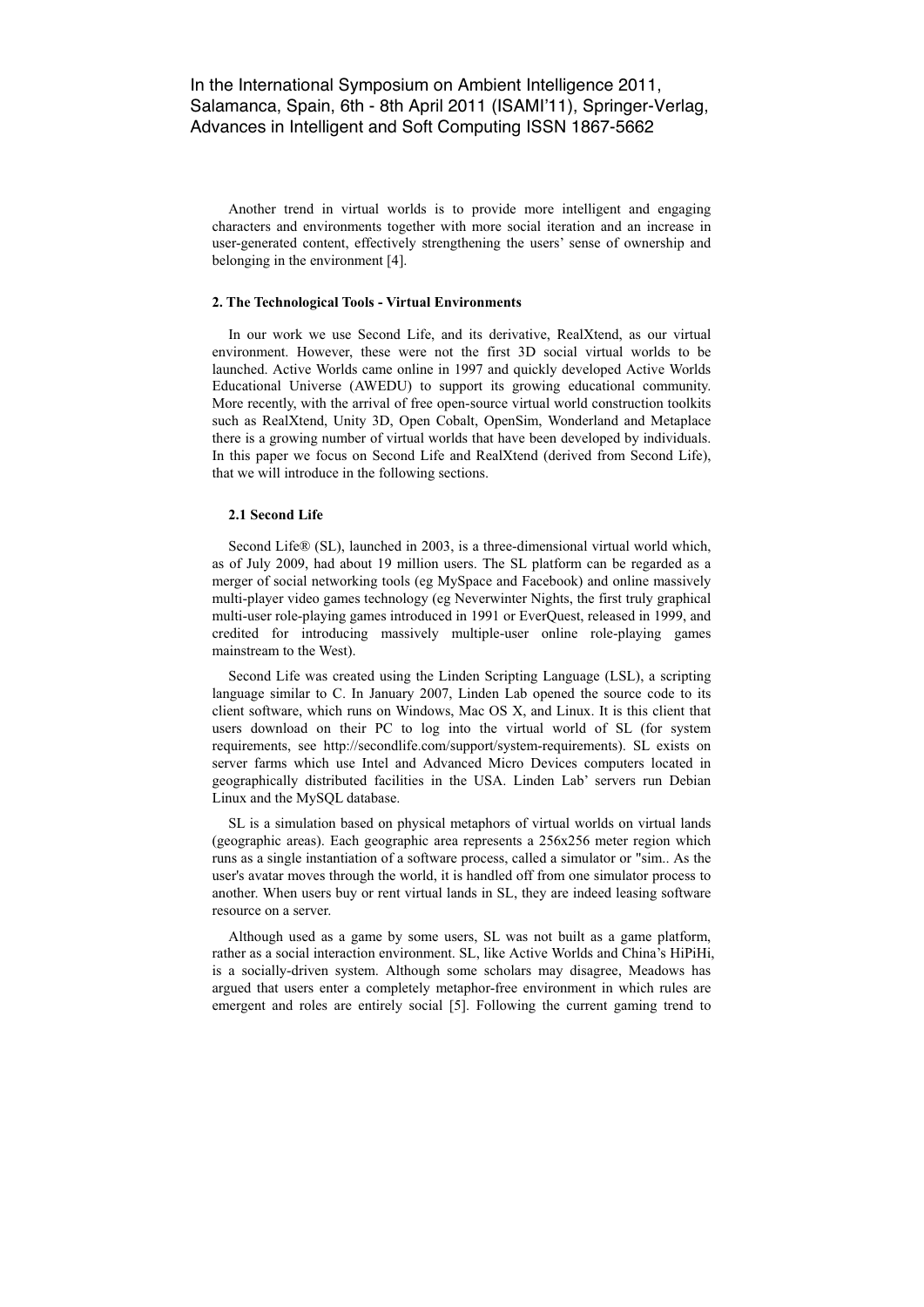# man momalismar Symposium Smalinsism misliginos 2011,<br>Salamanca, Spain, 6th - 8th April 2011 (ISAMI'11), Springer-Verlag, In the International Symposium on Ambient Intelligence 2011, Advances in Intelligent and Soft Computing ISSN 1867-5662

increase content authoring by users, SL allows players to create content with user interface (UI) tools and modification software, and even 'hack' certain aspects of the platform's operating system to modify media and architecture, and the behavior of the avatars.

In order to *be* in SL, users must create a 3D alter ego called an avatar. Once logged in, the user has access to a UI that gives the avatar a rich sense of presence 'in world,' in the sense that SL allows people to interact via several senses such as creation of objects and landscapes, the manipulation of their appearance and behaviors and a rich array of communication modes between user/avatars including text, speech and avatar body language. This paper explores the effects of avatar social presences in the context of distance education.

## **2.2 RealXtend**

For the practical development of our mixed reality *iClass* we use *RealXtend* [6]. This is open-source virtual world software, (programmed mainly using C# and Python). Its derived from the *OpenSim* (a.k.a. *Open Simulator*) project [7] which was based on code from *Second Life* [8] which allows us to benefit from the detailed graphics (i.e. realistic avatars and landscaping) of the popular online virtual world. As *RealXtend* is open-source we have complete access to modify any part of the software code. While *RealXtend* by itself solved our problems for landscaping worlds and avatars, it didn't contain models for creating realistic three-dimensional objects. To overcome these issues we turned to two free services provided by *Google*, specifically the *Google SketchUp 7* graphics editing suite, and *Google 3D Warehouse*, a vast online repository of three-dimensional models created by people using *SketchUp*, most of which are also free to use [9].

#### **2.3 A Mixed Reality Intelligent Environment**

Previous research applied AmI to creating smart-classrooms which have both a physical and online form [10]. Interaction both in, and between these environments can be undertaken using what is labeled mixed-reality. Using *RealXtend* we designed and built a three-dimensional virtual world to act as half of a mixed reality iClassroom the other half being the physical iClassroom. The physical iClassroom contained numerous hollow walls and ceilings which were outfitted with a myriad of embedded-computer based technologies, including both sensors and effectors. All of the technologies used in the iClassrom are wrapped into a generic OSGI UPnP framework. *RealXtend* can be augmented through the addition of Python scripts to add advanced features into the default world. Most of these function by being attached to specific prims (objects) in the virtual world. Whenever a prim is interacted with it then automatically runs the attached script code associated with the interaction method. Several Python scripts were created, including a bridge allowing real-world X-10 enabled devices (wrapped into a OSGI UPnP framework) to be remotely controlled using virtual counterparts and vice versa.

As *RealXtend* is based on *Second Life* the software has inherited the multi-user properties of an online virtual world, which have been passed on to the iClassroom's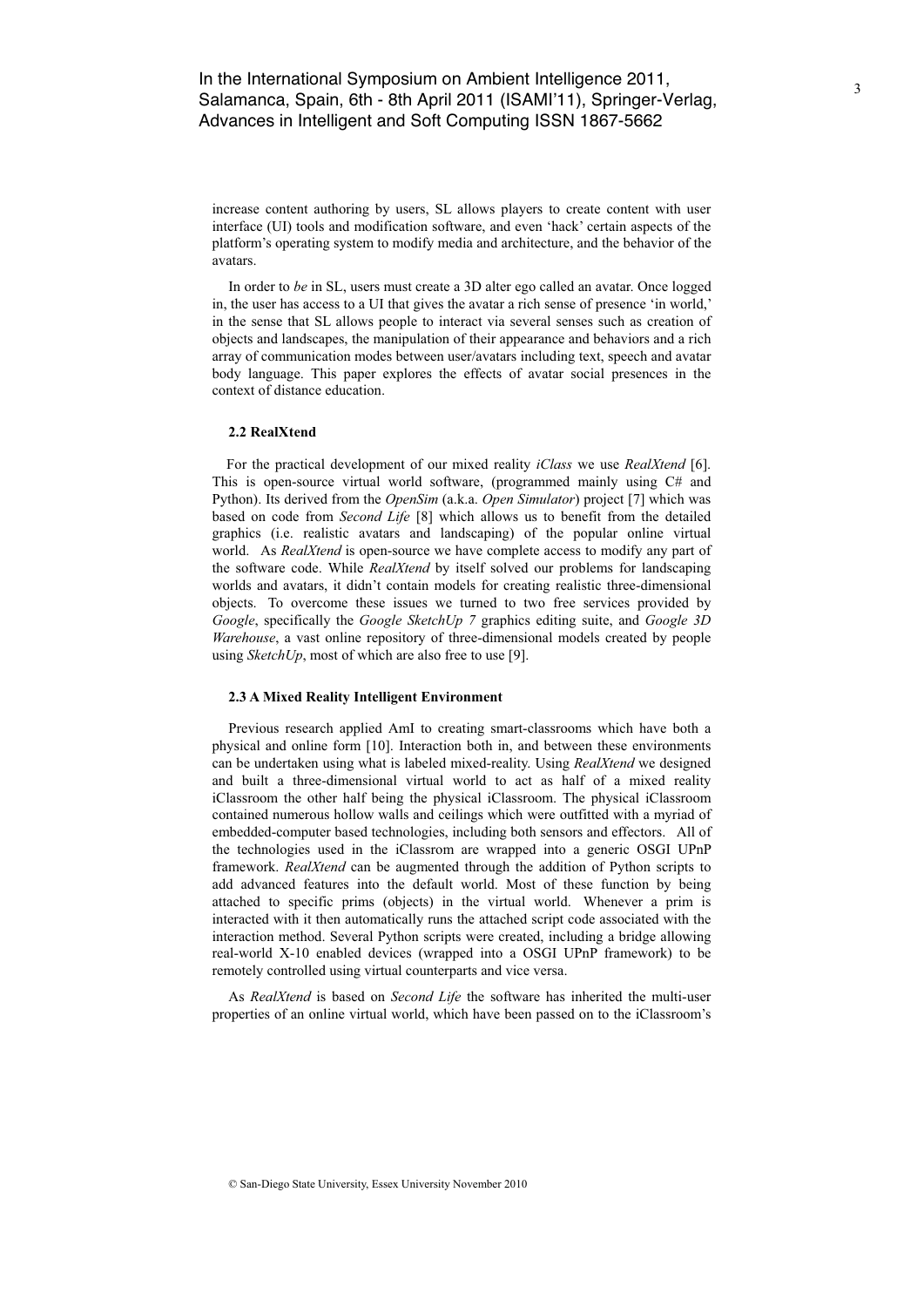virtual environment. By allocating each online student with their own client avatar the *iClassroom* can be simultaneously inhabited by a collection of local and remote students, both of whom can interact with the class from anywhere in the world (via a computer or smart-phone with an internet connection), potentially allowing users from multiple age-groups and/or culture access to the environment.

### **3. The Pedagogical Issues - Virtual Reality and Social Presence**

Previous research has emphasized the importance of presence in face-to-face education and of instructor presence in distance education. Virtual Reality goes some way to enabling presence as it enables users to engage in mediated social interaction including a full range of social interaction and contacts [9]. The popularity of SL has inspired many colleges and universities to explore usage of SL for hybrid and distance education, although, to-date, there has been very little research to justify the adoption and many questions remain unanswered regarding the educational value of social 'presence' in the form that virtual reality enables and even whether and how it might benefit institutions of higher education and their students [10] [11]. However, within a wider context researchers have demonstrated that computer-mediated communication (CMC) and multi-user virtual environments (MUVE) are capable of projecting social presence. It has also been argued that MUVEs offer more presence affordances than other forms of CMC in that they are designed to foster social interaction and the formation of groups and communities. They have the potential to "significantly reduce the subjective feelings of psychological and social distance, often experienced by distance education participants" [10]. Thus, offering courses via SL would allow for a rich and compelling learning environment while maximizing distance learning benefits, such as reaching nontraditional students and promoting international collaborations.

The 'distance' in distance education implies that physical and geographical separation is correlated with psychological and social distance. It is therefore tempting to assume that students feel disconnected and isolated from the instructor as the physical distance grows between them. However, the nature of the technology or medium used in delivering instruction possesses its own distance measure [12] and Moore suggests it being more useful to consider distance education as pedagogical distance [13]. Moore also argues that pedagogical, or 'transactional distance' (TD) is a function of two sets of variables, *structure* and *dialogue* ('constructive interaction'). Hence, the manner in which a program is designed and conducted can result in higher or lower levels of dialog between the learner and the instructor.

#### **3.1 Immediacy**

While TD refers to pedagogical distance, and is dependent on three dimensions structure of the program, dialogue between teacher and learner, and social presence immediacy focuses more on the dialogue part of TD. Immediacy is the perception of physical or psychological closeness between communicators and is observed by approach and avoidance mannerisms which include verbal and non-verbal behaviors [14]. Within this framework, immediacy is a set of measures of behaviors employed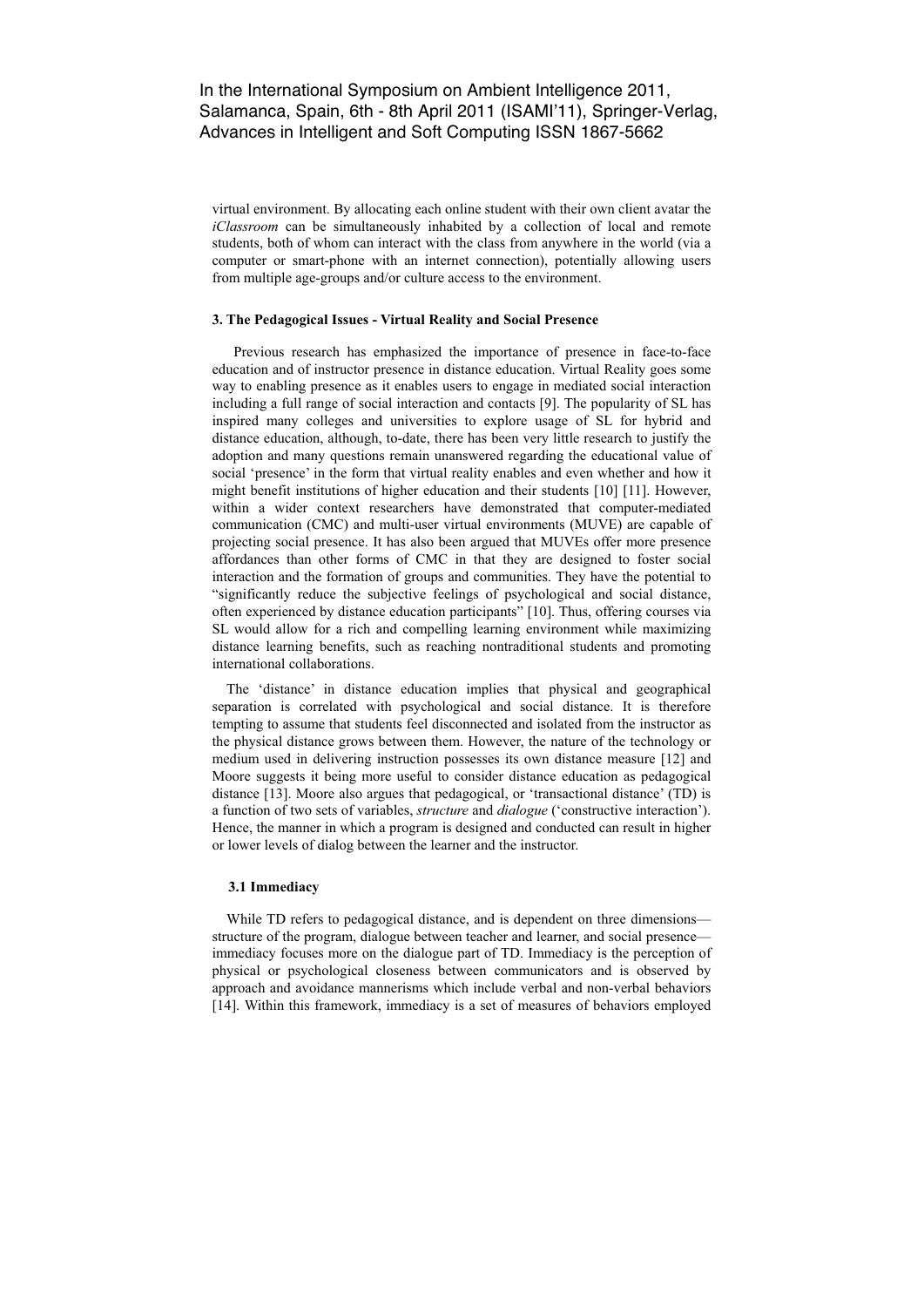# In the International Symposium on Ambient Intelligence 2011, Salamanca, Spain, 6th - 8th April 2011 (ISAMI'11), Springer-Verlag, Advances in Intelligent and Soft Computing ISSN 1867-5662

in association with instructional transactions. Research on instructor immediacy suggests strongly that teachers adopting appropriate immediacy behaviors facilitate interaction and reduce psychological distance [15]. New interactive and immersive technology such as SL may enable more immediate instructional transactions between teacher and learners than traditional online platforms. Immediacy is a variable of social presence, a construct that is also influenced by the amount of information transmitted, words conveyed, and the context of the communication.

#### **3.2 Social Presence**

In some ways, the rise of virtual realities and allied new media reopen debates of the 1980s and 90's between Richard Clark, Robert Kosma and others [16] in which advocates Clark's position generally claimed that media functions primarily as conduits for instructional strategies and had few instructional effects of themselves. Kosma and his supporters [12] argued that different media enabled different and often specific instructional strategies and that some media were more effective enablers of some strategies. More importantly, Kosma believed that emerging digital multimedia would be able to approximate or stimulate many media modalities (e.g., audio, video, text, print, photos, video). These arguments foreshadowed current debates about what a 3D persistent virtual world adds to the teaching and learning experience. We are now questioning how to achieve quality and effectiveness of presence in education when mediated in SL. Arguably, the "immersiveness" of SL would constitute a psychological advantage.

Social presence reflects the degree to which a person is perceived as 'real' in a mediated communication. Social presence theory is a seminal theory of the social effects of communication technology [17]. Social presence is conceived to be a subjective quality of a medium that cannot be defined objectively. Short et al. [23] regard social presence as a single dimension that represents a cognitive synthesis of several factors such as capacity to transmit information about facial expression, direction of looking, posture and non-verbal cues as they are perceived by the individual to be present in the medium. These factors affect the level of presence that is the extent to which a medium is perceived as sociable, warm, sensitive, personal or intimate when it is used to interact with other people. Virtual reality (VR) technology is about 'being there': presence is therefore partly to do with the technology and partly to do with the users' state of mind.

#### **3.3 Co-Presence**

Social presence is the feeling that other persons are present even though the characteristics and behaviors of those persons may be represented and observed via mediated communication rather than physical proximity and direct observation. Schroeder [22] suggests that more immersive VR systems enable a greater sense of presence and co-presence. However, the technology of the virtual environment can influence what the participant does: "the person using the desktop system [such as Second Life] may focus on communication, whereas the more immersed person may focus on navigating and manipulating the objects". Technological effects also exist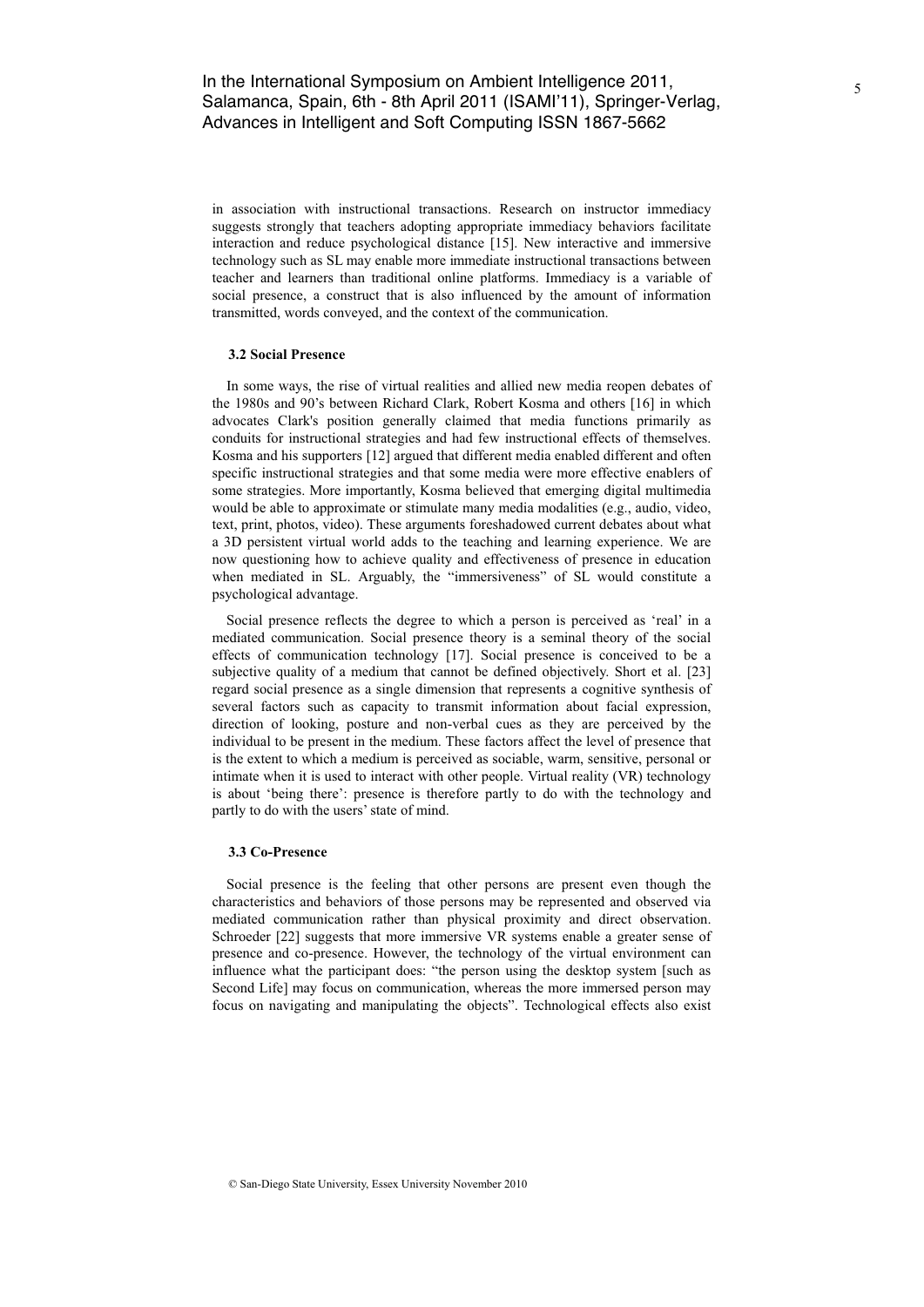In the International Symposium on Ambient Intelligence 2011, Salamanca, Spain, 6th - 8th April 2011 (ISAMI'11), Springer-Verlag, Advances in Intelligent and Soft Computing ISSN 1867-5662

within lower-end systems such as internet-based desktop virtual worlds: bandwidth, communication capabilities, and ease of navigation. Consequently, certain technology, social factors and personal skills might interfere with the creation and maintenance of interpersonal relationships and reduce co-presence. Schroeder [21] also identifies differences in co-presence variables based on short-term interaction or long-term interaction. Research on short-term interaction might investigate common foci of attention, mutual awareness and collaborative task performance whereas research on long-term interactions might investigate phenomena such as persistence of character, of groups, and of the environments; choice of social rules and conventions; and the relation between real and virtual.

#### **3.4 Instructor Immediacy**

Although co-presence is essential to the creation of a sense of classroom communities or learning communities, the role of the teacher or the instructor (as a co-present agent) in virtual learning environments is not well-researched. Mehrabian [14] introduced the concept of immediacy as an indicator of attitudes in verbal communication. He defines immediacy as the measure of the psychological distance which a communicator puts between himself and the object of his communication [19]. He also refined the concept of immediacy in terms of 'principles of immediacy,' which states that "people are drawn toward persons and things they like, evaluate highly, and prefer; and they avoid or move away from things they dislike, evaluate negatively, or do not prefer" [20]. Just as instructor behaviors or lack thereof may influence physical approach and avoidance behaviors, they can also be conceived as an influence on the psychological distance between people [15][20]. Thus, immediacy can be thought somewhat metaphorically as the perception of physical and psychological closeness between communicators. Verbal immediacy behaviors include calling students by name, using inclusive pronouns (e.g., 'we' rather than 'I'), inviting the use of one's first name, participating in unrelated small talk, using humor, providing feedback to students, and asking students for feedback. Nonverbal immediacy behaviors include gestures, vocal variety, smiling at students, displaying a relaxed body posture, moving around the classroom, speaking with outline only, removal of barriers, appropriate touch and professional casual dress [15] [21] [22].

#### **3.5 Presence in Second Life**

Second Life provides similar audio presence to video conference style online learning but differs in that there is no video of the participants, rather people are replaced by their graphical animations; avatars. The simulated physicality of virtual worlds and the embodied presence of avatars as agents of users facilitate behavioral displays and the appropriate adjustment of these displays to psychological circumstances in real time. This enables user expression via the avatar of behaviors communicating internal states. The avatar may also display behaviors (as an actor would) that are appropriate to a situation, but are acted or faked. User vocal expressions can be projected almost unaltered into Second Life and appear to other observers to be collocated with the user's avatar. Body language and facial expressions are either expressed autonomously by the avatar's software routines (e.g.,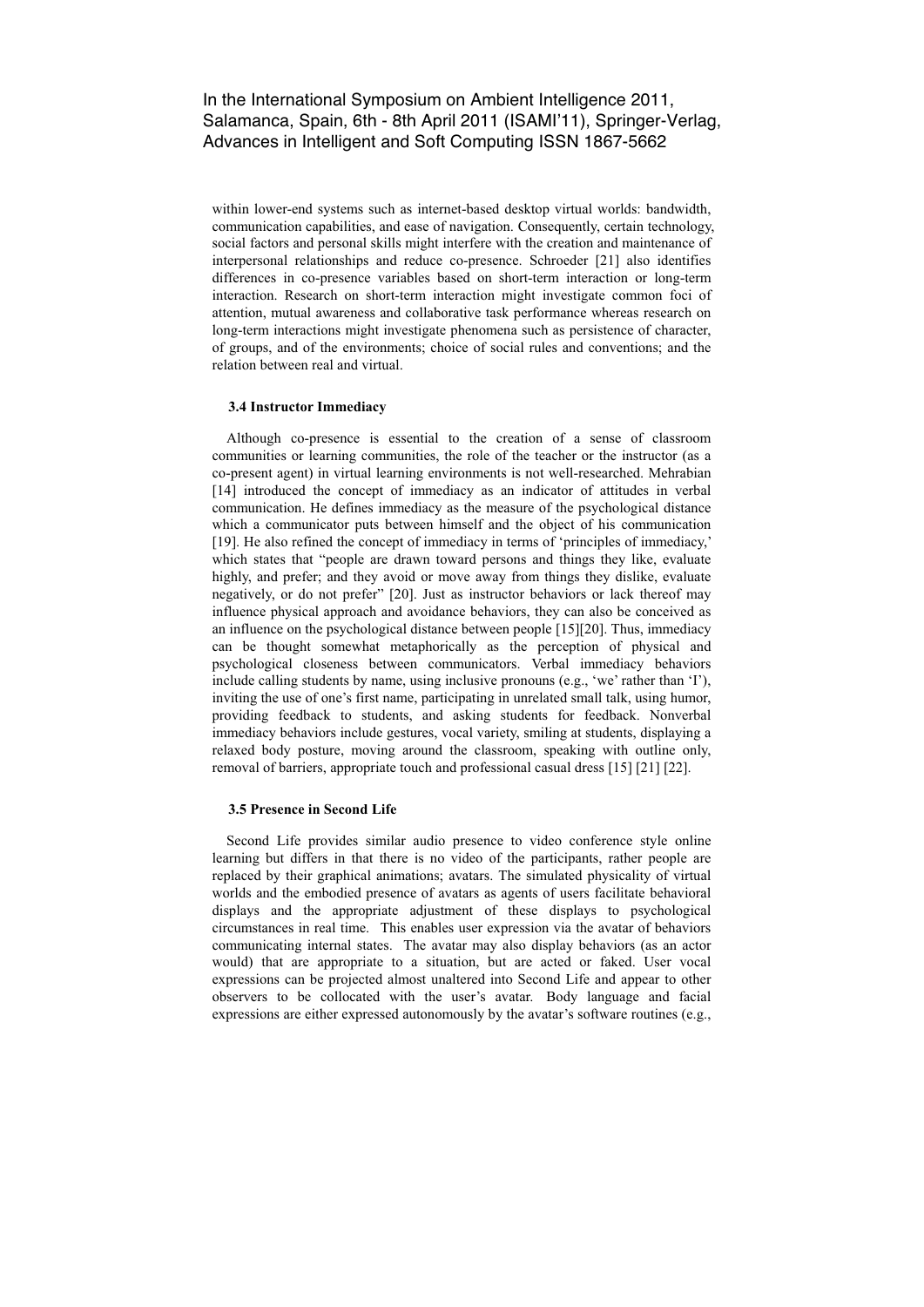low-level gesturing with hands, blinking and slight smiling), Eyes generally gaze in a direction determined by cursor location, reflecting mouse position. More explicit facial displays and body movements such as laughing or frowning, hand waving, or pointing require explicit execution by the user of keyboard short cuts. Thus, with current SL technology, the appropriateness of avatar expression is to a considerable degree a practiced keyboard skill rather than a direct projection of bodily movements. One implication of this current state of the art, is that instructors might exaggerate expressions, or alternatively elect expressions that do not reflect their current 'true' dispositions. In any case, instructors skilled in SL technique are well equipped to control the display of immediacy behaviors of their avatars and thus potentially control the psychological distance between them and the students.

## **4. CONCLUSION**

In this paper we have explained how there is an increasing interest in extending the use of technically enabled environments commonly found in AmI, from physical to the virtual. We have introduced tools such as Second Life and its derivative, RealXtend that enables virtual worlds to be built. We also explained how regular physical AmI environments can be linked to their virtual counterparts creating socalled mixed reality environments. We described an important application of such environments, distance learning, and discussed the issues that influence its effectiveness; notably social presence and immediacy, explaining how technology may enhance or detract from these. In particular we noted that whereas most research questions of the last century regarding educational implications of immediacy and social presence focused on the instructor as the person of interest, social networking software that connects hundreds of millions of users online demands the traditional focus be broadened to all members of learning communities. From our work it is evident that virtual reality-based avatars challenge early paradigms for research on social presence and immediacy in two ways: the source of communication control and the dominant instructor as source of immediacy. The Networked Minds paradigm exemplifies new lines of inquiry that emerged in the 1990's that extend beyond immediacy behaviors to measure emotional and cognitive states, and collaborative dispositions. With these new perspectives and new instrumentation, researchers will better be prepared to investigate complex communication modalities and media that integrate and filter sensorimotor, cognitive, and affective cues of communicators which will all need to be accounted for in mixed reality AmI social spaces, such as online learning.

Clearly venturing into virtual environments will expose many new challenges for AmI systems and whilst this work is at an early stage, we hope the insight provided in this paper will be helpful to those considering working in this area of AmI systems.

# **References**

[1] Shen, R. M., Wang, M. J., Gao, W. P., Novak, D., & Tang, L. (2009). Mobile Learning in a large blended computer science classroom: System function, pedagogies, and their impact on learning. IEEE Transactions on Education, 52(4), 538-546

<sup>©</sup> San-Diego State University, Essex University November 2010